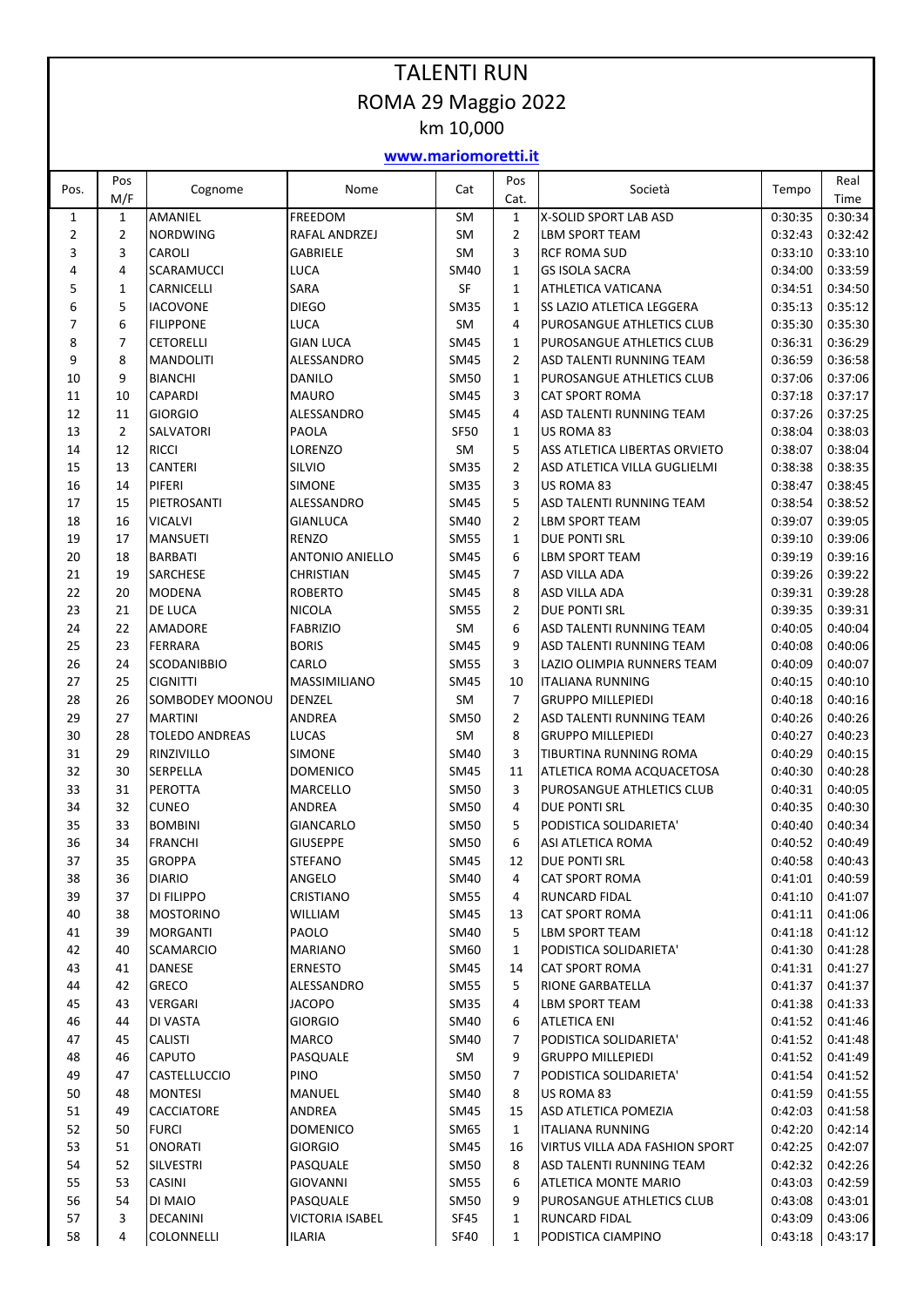| 59       | 55  | <b>BLANDINO</b>   | ANDREA            | SM45        | 17             | <b>ITALIANA RUNNING</b>      | 0:43:23 | 0:43:14 |
|----------|-----|-------------------|-------------------|-------------|----------------|------------------------------|---------|---------|
| 60       | 56  | <b>ATZENI</b>     | <b>MAURO</b>      | SM60        | $\overline{2}$ | PUROSANGUE ATHLETICS CLUB    | 0:43:33 | 0:43:25 |
| 61       | 5   | <b>JACOROSSI</b>  | RAFFAELA          | <b>SF55</b> | $\mathbf{1}$   | ASD TALENTI RUNNING TEAM     | 0:43:39 | 0:43:36 |
| 62       | 57  | <b>BAROCCI</b>    | MASSIMILIANO      | <b>SM50</b> | 10             | ASD TALENTI RUNNING TEAM     | 0:43:46 | 0:43:42 |
| 63       | 58  | MENGARELLI        | MASSIMILIANO      | SM50        | 11             | ASD RUN FOR FUN              | 0:43:46 | 0:43:38 |
| 64       | 6   | VELCANI           | <b>MARTINA</b>    | SF          | $\overline{2}$ | <b>GRUPPO MILLEPIEDI</b>     | 0:43:52 | 0:43:49 |
| 65       | 59  | <b>ALIVERNINI</b> | <b>IGINO</b>      | SM45        | 18             | <b>ITALIANA RUNNING</b>      | 0:44:07 | 0:44:01 |
| 66       | 7   | <b>FIORE</b>      | CHIARA            | <b>SF45</b> | $\overline{2}$ | <b>GS GABBI</b>              | 0:44:11 | 0:44:08 |
| 67       | 60  | COSTANTINO        | <b>MARCO</b>      | SM          | 10             | RUNCARD FIDAL                | 0:44:13 | 0:44:13 |
| 68       | 8   | <b>VENDETTI</b>   | ERIKA             | <b>SF50</b> | 2              | PUROSANGUE ATHLETICS CLUB    | 0:44:13 | 0:44:08 |
| 69       | 61  | LAZZARINI         | ANDREA            | <b>SM55</b> | 7              | LEPROTTI VILLA ADA           | 0:44:15 | 0:44:11 |
| 70       | 62  | <b>MOSCONI</b>    | <b>FEDERICO</b>   | <b>SM35</b> | 5              | <b>CAT SPORT ROMA</b>        | 0:44:16 | 0:43:59 |
| 71       | 63  | <b>FELICIANI</b>  | PIERLUIGI         | SM40        | 9              | PUROSANGUE ATHLETICS CLUB    | 0:44:21 | 0:44:15 |
| 72       | 64  | PANARIELLO        | LUIGI             | <b>SM55</b> | 8              | PODISTICA SOLIDARIETA'       | 0:44:21 | 0:44:18 |
| 73       | 65  | <b>PAGLIONE</b>   | <b>CLAUDIO</b>    | SM60        | 3              | PUROSANGUE ATHLETICS CLUB    | 0:44:25 | 0:44:18 |
| 74       | 66  | <b>HUSSAIN</b>    | KHALIL            | SM40        | 10             | <b>ITALIA MARATHON CLUB</b>  | 0:44:28 | 0:44:26 |
| 75       | 9   | <b>BABALIC</b>    | ANISOARA          | <b>SF50</b> | 3              | <b>ITALIANA RUNNING</b>      | 0:44:29 | 0:44:26 |
| 76       | 67  | <b>FORMOSA</b>    | <b>ANDREA</b>     | SM40        | 11             | ASD PIANO MA ARRIVIAMO       | 0:44:31 | 0:44:10 |
| 77       | 68  | <b>BETTOZZI</b>   | ALESSANDRO        | <b>SM50</b> | 12             | CALCATERRA SPORT ASD         | 0:44:32 | 0:44:18 |
| 78       | 69  | PERRINO           | DANIELE           | SM          | 11             | <b>ITALIANA RUNNING</b>      | 0:44:33 | 0:44:26 |
| 79       | 70  | <b>MADONNA</b>    | <b>MAURO</b>      | SM40        | 12             | PUROSANGUE ATHLETICS CLUB    | 0:44:34 | 0:44:29 |
| 80       | 10  | <b>GIACOMOZZI</b> | MAURIZIA          | <b>SF50</b> | 4              | ASD TALENTI RUNNING TEAM     | 0:44:34 | 0:44:31 |
| 81       | 71  | <b>DE CARLI</b>   | <b>FABRIZIO</b>   | <b>SM55</b> | 9              | ASD TALENTI RUNNING TEAM     | 0:44:37 | 0:44:33 |
| 82       | 72  | <b>TADDEI</b>     | <b>MARCO</b>      | <b>SM55</b> | 10             | PODISTICA SOLIDARIETA'       | 0:44:39 | 0:44:37 |
| 83       | 11  | <b>FALATO</b>     | GERMANA           | SF          | 3              | ASSI GIGLIO ROSSO FIRENZE    | 0:44:44 | 0:44:41 |
| 84       | 73  | <b>BIVILACQUA</b> | <b>GIOVANNI</b>   | <b>SM55</b> | 11             | <b>CAT SPORT ROMA</b>        | 0:44:47 | 0:44:40 |
| 85       | 74  | <b>RICCITELLI</b> | <b>FABIO</b>      | SM60        | 4              | ASD TALENTI RUNNING TEAM     | 0:44:48 | 0:44:44 |
| 86       | 12  | <b>MILANESE</b>   | LAURA             | <b>SF45</b> | 3              | ATLETICA AVIANO              | 0:44:48 | 0:44:41 |
| 87       | 75  | <b>DAPOTO</b>     | <b>MASSIMO</b>    | <b>SM50</b> | 13             | PUROSANGUE ATHLETICS CLUB    | 0:44:53 | 0:44:49 |
| 88       | 76  | ANGIONE           | <b>FRANCESCO</b>  | SM50        | 14             | ASD ATLETICO CASAL MONASTERO | 0:44:58 | 0:44:50 |
| 89       | 77  | <b>MANZI</b>      | <b>FABRIZIO</b>   | SM40        | 13             | IL CORRIDORE RUNNING CLUB    | 0:44:58 | 0:44:45 |
| 90       |     |                   |                   |             |                |                              |         | 0:44:57 |
| 91       | 78  | <b>PETRUCCI</b>   | <b>ALDO</b>       | SM45        | 19             | LBM SPORT TEAM               | 0:44:59 |         |
|          | 79  | SIMONELLI         | <b>FLAVIO</b>     | SM60        | 5              | ASD GO RUNNING               | 0:45:05 | 0:45:01 |
| 92       | 80  | <b>PUCCI</b>      | MARCELLO          | <b>SM50</b> | 15             | PUROSANGUE ATHLETICS CLUB    | 0:45:05 | 0:45:00 |
| 93<br>94 | 81  | ROSA              | GIANLUCA          | SM50        | 16             | PUROSANGUE ATHLETICS CLUB    | 0:45:07 | 0:44:56 |
|          | 82  | <b>STENDARDO</b>  | <b>MARCO</b>      | SM40        | 14             | <b>LBM SPORT TEAM</b>        | 0:45:14 | 0:44:47 |
| 95       | 83  | ATZENI            | ANDREA            | SM40        | 15             | ASD FOR EMERGENCY            | 0:45:17 | 0:45:15 |
| 96       | 84  | <b>RAMPOGNA</b>   | MARCO             | SM60        | 6              | MARATHON ROMA CASTELFUSANO   | 0:45:27 | 0:45:22 |
| 97       | 85  | CAPUTO            | <b>FRANCESCO</b>  | <b>SM55</b> | 12             | ASD TALENTI RUNNING TEAM     | 0:45:33 | 0:45:29 |
| 98       | 86  | <b>ANASTASI</b>   | SANDRO            | SM60        | 7              | ASD TALENTI RUNNING TEAM     | 0:45:34 | 0:45:31 |
| 99       | 87  | <b>BORCAN</b>     | ADRIAN            | <b>SM55</b> | 13             | <b>CAT SPORT ROMA</b>        | 0:45:36 | 0:45:00 |
| 100      | 88  | REALMUTO          | <b>FRANCESCO</b>  | <b>SM50</b> | 17             | DUE PONTI SRL                | 0:45:39 | 0:45:27 |
| 101      | 89  | D'ARCADIA         | <b>FRANCO</b>     | SM60        | 8              | RIONE GARBATELLA             | 0:45:55 | 0:45:52 |
| 102      | 90  | SAITTA            | <b>MAURIZIO</b>   | SM50        | 18             | DUE PONTI SRL                | 0:46:02 | 0:45:48 |
| 103      | 13  | ROBL              | <b>KARIN ANNA</b> | <b>SF50</b> | 5              | GIOVANNI SCAVO 200           | 0:46:03 | 0:45:59 |
| 104      | 14  | <b>PROSPERI</b>   | <b>BARBARA</b>    | <b>SF50</b> | 6              | <b>SSD IPPOLIFE</b>          | 0:46:10 | 0:46:07 |
| 105      | 91  | <b>SCHETTINI</b>  | <b>GIOVANNI</b>   | SM40        | 16             | <b>DUE PONTI SRL</b>         | 0:46:11 | 0:46:06 |
| 106      | 92  | COLOMEU           | EMANUELE          | SM45        | 20             | TIBURTINA RUNNING ROMA       | 0:46:21 | 0:46:08 |
| 107      | 93  | <b>MONTOTTI</b>   | PIETRO            | SM50        | 19             | SS LAZIO ATLETICA LEGGERA    | 0:46:22 | 0:46:14 |
| 108      | 94  | <b>VIGNOLA</b>    | ALESSANDRO        | SM45        | 21             | <b>RUNCARD FIDAL</b>         | 0:46:26 | 0:46:18 |
| 109      | 95  | <b>COLLETTA</b>   | <b>FRANCESCO</b>  | SM55        | 14             | <b>LBM SPORT TEAM</b>        | 0:46:28 | 0:46:22 |
| 110      | 15  | <b>COPPA</b>      | AGNESE            | <b>SF45</b> | 4              | DUE PONTI SRL                | 0:46:28 | 0:46:21 |
| 111      | 96  | SCARAMELLA        | GIULIANO          | SM60        | 9              | <b>ASD GO RUNNING</b>        | 0:46:35 | 0:46:30 |
| 112      | 97  | <b>CERZA</b>      | <b>FRANCESCO</b>  | SM          | 12             | CAT SPORT ROMA               | 0:46:39 | 0:46:06 |
| 113      | 98  | <b>RUGGERI</b>    | <b>ROBERTO</b>    | <b>SM70</b> | $\mathbf{1}$   | <b>CAT SPORT ROMA</b>        | 0:46:43 | 0:46:39 |
| 114      | 99  | MARZOVILLO        | CARLO             | <b>SM50</b> | 20             | ASD RUN FOR FUN              | 0:46:45 | 0:46:36 |
| 115      | 100 | <b>BRASILI</b>    | LUIGI             | <b>SM55</b> | 15             | DUE PONTI SRL                | 0:46:48 | 0:46:36 |
| 116      | 101 | <b>MINNI</b>      | ANDREA            | SM45        | 22             | US ROMA 83                   | 0:46:48 | 0:46:38 |
| 117      | 102 | SERINO            | GERARDO           | <b>SM50</b> | 21             | <b>ITALIA MARATHON CLUB</b>  | 0:46:52 | 0:46:45 |
| 118      | 103 | ROMANO            | DANILO STEFANO    | <b>SM55</b> | 16             | ASD TALENTI RUNNING TEAM     | 0:46:58 | 0:46:50 |
| 119      | 104 | <b>BERARDOCCO</b> | <b>FEDERICO</b>   | <b>SM50</b> | 22             | PODISTICA SOLIDARIETA'       | 0:47:00 | 0:46:49 |
| 120      | 105 | YAMADA            | TAKESHI           | SM          | 13             | <b>CAT SPORT ROMA</b>        | 0:47:02 | 0:46:28 |
| 121      | 106 | <b>GIANNINI</b>   | <b>MAURO</b>      | SM60        | 10             | DUE PONTI SRL                | 0:47:03 | 0:46:55 |
| 122      | 107 | <b>MONNI</b>      | <b>STEFANO</b>    | SM60        | 11             | <b>LBM SPORT TEAM</b>        | 0:47:03 | 0:47:01 |
| 123      | 108 | D'ANNA            | <b>ANTONIO</b>    | SM60        | 12             | PUROSANGUE ATHLETICS CLUB    | 0:47:04 | 0:46:56 |
| 124      | 109 | ANGELUCCI         | ZAIRO             | SM45        | 23             | ALMAVIVA RUNNERS CLUB        | 0:47:06 | 0:47:02 |
| 125      | 16  | ANCONA            | CARLA             | <b>SF55</b> | $\overline{2}$ | PODISTICA SOLIDARIETA'       | 0:47:12 | 0:47:10 |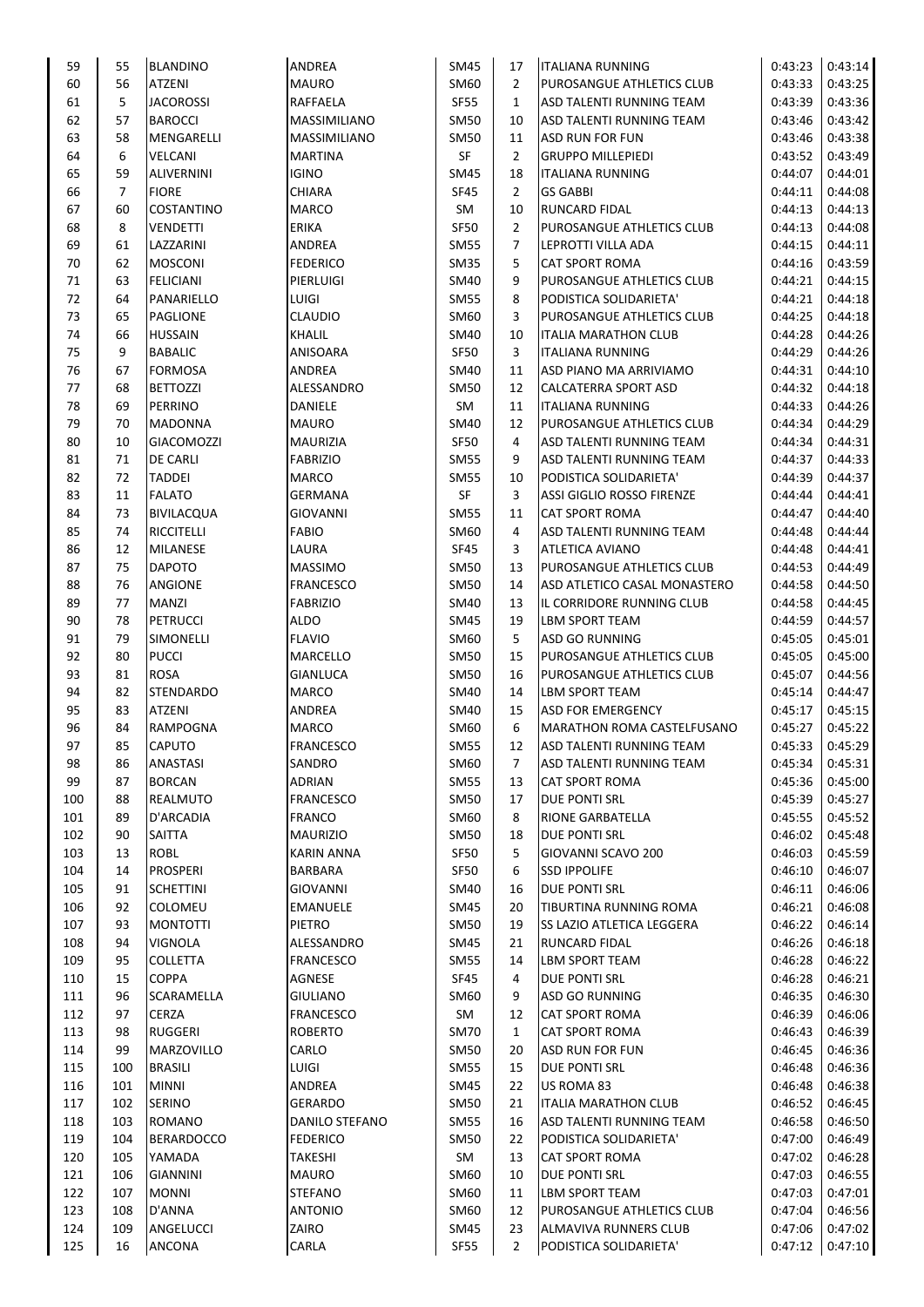| 126        | 17  | <b>OSTINI</b>       | <b>FLAVIA</b>                    | <b>SF40</b> | $\overline{2}$ | <b>GRUPPO MILLEPIEDI</b>                          | 0:47:20 | 0:46:58 |
|------------|-----|---------------------|----------------------------------|-------------|----------------|---------------------------------------------------|---------|---------|
| 127        | 110 | <b>VERDINO</b>      | ALESSANDRO                       | SM45        | 24             | ATLETICA LEGGERA MENTANA                          | 0:47:23 | 0:47:01 |
| 128        | 111 | <b>PEDICO</b>       | <b>MARCO</b>                     | SM40        | 17             | PUROSANGUE ATHLETICS CLUB                         | 0:47:26 | 0:47:17 |
| 129        | 112 | <b>TOROSANTUCCI</b> | <b>MARCO</b>                     | SM50        | 23             | DUE PONTI SRL                                     | 0:47:28 | 0:47:15 |
| 130        | 113 | <b>BATTAGLIA</b>    | <b>MAURIZIO</b>                  | SM60        | 13             | <b>TENNIS CLUB PARIOLI</b>                        | 0:47:29 | 0:47:17 |
| 131        | 114 | <b>CIMARELLI</b>    | <b>MASSIMO</b>                   | SM45        | 25             | ALMAVIVA RUNNERS CLUB                             | 0:47:30 | 0:47:24 |
| 132        | 18  | PEZZOTTA            | LAURA                            | <b>SF50</b> | 7              | PUROSANGUE ATHLETICS CLUB                         | 0:47:37 | 0:47:28 |
| 133        | 115 | MARSANO             | DANIELE COSIMO                   | <b>SM55</b> | 17             | PODISTICA SOLIDARIETA'                            | 0:47:40 | 0:47:35 |
| 134        | 116 | <b>TEDESCO</b>      | CARLO                            | <b>SM50</b> | 24             | PUROSANGUE ATHLETICS CLUB                         | 0:47:42 | 0:47:33 |
| 135        | 117 | <b>BRANCHESI</b>    | VALERIO                          | SM45        | 26             | PODISTICA SOLIDARIETA'                            | 0:47:45 | 0:47:42 |
| 136        | 118 | <b>ASCIOLLA</b>     | LINO                             | SM60        | 14             | US ROMA 83                                        | 0:47:46 | 0:47:38 |
| 137        | 119 | DI EDOARDO          | <b>GIANCARLO</b>                 | <b>SM45</b> | 27             | PODISTICA SOLIDARIETA'                            | 0:47:48 | 0:47:25 |
| 138        | 120 | RAMAZZOTTI          | <b>ANDREA</b>                    | SM45        | 28             | PODISTICA SOLIDARIETA'                            | 0:47:54 | 0:47:50 |
| 139        | 121 | <b>FAINELLI</b>     | <b>EMANUELE</b>                  | SM40        | 18             | PODISTICA SOLIDARIETA'                            | 0:47:54 | 0:47:51 |
| 140        | 19  | <b>VERNUCCI</b>     | <b>GEMMA</b>                     | <b>SF50</b> | 8              | ASD TALENTI RUNNING TEAM                          | 0:47:58 | 0:47:56 |
| 141        | 122 | <b>TERIO</b>        | <b>GIORGIO</b>                   | <b>SM35</b> | 6              | PUROSANGUE ATHLETICS CLUB                         | 0:48:01 | 0:47:31 |
| 142        | 123 | <b>ADINOLFI</b>     | <b>ANTONIO</b>                   | SM40        | 19             | PODISTICA SOLIDARIETA'                            | 0:48:08 | 0:47:49 |
| 143        | 124 | <b>CACCIOPPOLI</b>  | LUIGI                            | SM40        | 20             | LBM SPORT TEAM                                    | 0:48:09 | 0:48:06 |
| 144        | 20  | MENESATTI           | <b>ELISABETTA</b>                | <b>SF55</b> | 3              | LBM SPORT TEAM                                    | 0:48:11 | 0:47:52 |
| 145        | 125 | <b>MONTEBELLI</b>   | DANIELE                          | SM60        | 15             | <b>ASD GO RUNNING</b>                             | 0:48:13 | 0:47:52 |
| 146        | 126 | <b>PRESTA</b>       | MASSIMILIANO                     | SM50        | 25             | ASD TALENTI RUNNING TEAM                          | 0:48:14 | 0:48:03 |
| 147        | 127 | DI ELEONORA         | <b>CLAUDIO</b>                   | <b>SM35</b> | $\overline{7}$ | ATLETICA LEGGERA MENTANA                          | 0:48:18 | 0:47:56 |
| 148        | 128 | <b>RUSCONI</b>      | <b>MARIO</b>                     | <b>SM50</b> | 26             | <b>ASD RUN FOR FUN</b>                            | 0:48:19 | 0:48:10 |
| 149        | 129 | <b>MONTILLA</b>     | <b>FABRIZIO</b>                  | <b>SM45</b> | 29             | <b>DUE PONTI SRL</b>                              | 0:48:21 | 0:48:05 |
| 150        | 130 | <b>SCANAVINI</b>    | <b>ALESSIO</b>                   | <b>SM35</b> | 8              | <b>RUNCARD FIDAL</b>                              | 0:48:22 | 0:48:11 |
| 151        | 131 | DI NICOLA           | MASSIMILIANO                     | SM45        | 30             | TIBURTINA RUNNING ROMA                            | 0:48:24 | 0:48:11 |
| 152        | 132 | PELINO              | <b>MASSIMO</b>                   | SM60        | 16             | <b>ITALIA MARATHON CLUB</b>                       | 0:48:29 | 0:48:24 |
|            |     |                     |                                  |             |                |                                                   |         | 0:47:54 |
| 153        | 133 | DI PAOLA FICARELLA  | <b>DOMENICO</b>                  | <b>SM55</b> | 18             | <b>ITALIANA RUNNING</b><br><b>ASD RUN FOR FUN</b> | 0:48:33 |         |
| 154        | 134 | MENGARELLI          | DANIELE                          | SM40        | 21             |                                                   | 0:48:33 | 0:48:23 |
| 155        | 135 | <b>PETRUCCI</b>     | <b>FABIO</b>                     | SM35        | 9              | TIBURTINA RUNNING ROMA                            | 0:48:36 | 0:48:23 |
| 156        | 136 | <b>RUGGERI</b>      | <b>RICCARDO</b>                  | SM65        | $\overline{2}$ | DUE PONTI SRL                                     | 0:48:39 | 0:48:27 |
| 157        | 137 | ROMITELLI           | GABRIEL                          | SM45        | 31             | <b>RUNCARD FIDAL</b>                              | 0:48:39 | 0:48:12 |
| 158        | 138 | <b>EMPLER</b>       | <b>TOMMASO</b>                   | <b>SM55</b> | 19             | PUROSANGUE ATHLETICS CLUB                         | 0:48:41 | 0:48:21 |
| 159        | 21  | <b>GALLI</b>        | <b>JURKA</b>                     | <b>SF50</b> | 9              | PUROSANGUE ATHLETICS CLUB                         | 0:48:42 | 0:48:13 |
| 160        | 139 | <b>IUDICI</b>       | <b>NICOLA</b>                    | SM40        | 22             | LBM SPORT TEAM                                    | 0:48:43 | 0:48:38 |
| 161        | 140 | MASSIMI             | <b>GIOVANNI</b>                  | SM45        | 32             | PUROSANGUE ATHLETICS CLUB                         | 0:48:48 | 0:48:19 |
| 162        | 141 | <b>GOLLETTI</b>     | GUIDO                            | SM          | 14             | <b>LBM SPORT TEAM</b>                             | 0:48:49 | 0:48:44 |
| 163        | 142 | CARCANGIU           | ANDREA                           | <b>SM50</b> | 27             | PUROSANGUE ATHLETICS CLUB                         | 0:48:50 | 0:48:38 |
| 164        | 143 | <b>ERAMO</b>        | <b>ROBERTO</b>                   | <b>SM50</b> | 28             | PUROSANGUE ATHLETICS CLUB                         | 0:48:50 | 0:48:39 |
| 165        | 144 | <b>DESIDERI</b>     | <b>GIANFRANCO</b>                | SM50        | 29             | <b>LBM SPORT TEAM</b>                             | 0:48:52 | 0:48:44 |
| 166        | 22  | GIACOMOZZI          | PAOLA                            | <b>SF50</b> | 10             | ASD TALENTI RUNNING TEAM                          | 0:48:52 | 0:48:46 |
| 167        | 145 | VALVO               | <b>GIUSEPPE</b>                  | <b>SM55</b> | 20             | ASD TALENTI RUNNING TEAM                          | 0:48:52 | 0:48:40 |
| 168        | 146 | CARUSO              | <b>ROBERTO</b>                   | SM40        | 23             | <b>RUNCARD FIDAL</b>                              | 0:48:55 | 0:48:48 |
| 169        | 147 | <b>COLUCCI</b>      | <b>FABIO</b>                     | <b>SM55</b> | 21             | DUE PONTI SRL                                     | 0:48:55 | 0:48:43 |
| 170        | 148 | RICCIARDI           | MARCO                            | SM45        | 33             | <b>RUNCARD FIDAL</b>                              | 0:48:58 | 0:48:52 |
| 171        | 149 | <b>DONATONE</b>     | <b>SERGIO</b>                    | SM50        | 30             | ATLETICA COLOSSEO 2000                            | 0:49:02 | 0:48:44 |
| 172        | 150 | <b>GIORI</b>        | PAOLO                            | SM65        | 3              | REALE STATO DEI PRESIDI                           | 0:49:03 | 0:48:57 |
| 173        | 151 | <b>BONVINO</b>      | LUCA                             | <b>SM50</b> | 31             | <b>VELOCEMENTE ACADEMY</b>                        | 0:49:05 | 0:48:51 |
| 174        | 152 | DI RUBBO            | <b>VINCENZO</b>                  | <b>SM55</b> | 22             | TIBURTINA RUNNING ROMA                            | 0:49:06 | 0:48:53 |
| 175        | 153 | <b>PETRUCCI</b>     | PIETRO                           | <b>SM50</b> | 32             | ASD TALENTI RUNNING TEAM                          | 0:49:16 | 0:49:09 |
| 176        | 154 | SBARDELLA           | <b>TONINO</b>                    | SM60        | 17             | <b>RUNCARD FIDAL</b>                              | 0:49:16 | 0:49:07 |
| 177        | 155 | <b>BRANNETTI</b>    | <b>VITTORIO</b>                  | <b>SM50</b> | 33             | <b>VELOCEMENTE ACADEMY</b>                        | 0:49:18 | 0:49:05 |
| 178        | 156 | RAGONESI            | LUIGI                            | SM35        | 10             | <b>ITALIANA RUNNING</b>                           | 0:49:27 | 0:49:19 |
| 179        | 23  | SACRIPANTI          | PATRIZIA                         | <b>SF55</b> | 4              | LBM SPORT TEAM                                    | 0:49:28 | 0:49:24 |
| 180        | 157 | <b>LUPIDI</b>       | LUIGI                            | SM65        | 4              | LBM SPORT TEAM                                    | 0:49:36 | 0:49:33 |
| 181        | 158 | MASA                | <b>GIUSEPPE</b>                  | <b>SM55</b> | 23             | <b>LBM SPORT TEAM</b>                             | 0:49:37 | 0:49:17 |
| 182        | 159 | <b>GERANI</b>       | <b>DAVID</b>                     | SM40        | 24             | IL CORRIDORE RUNNING CLUB                         | 0:49:38 | 0:49:19 |
| 183        | 160 | <b>TRAVAGLIONE</b>  | <b>ETTORE</b>                    | SM45        | 34             | PODISTICA SOLIDARIETA'                            | 0:49:39 | 0:49:00 |
| 184        | 161 | MAZZOLA             | ANTONELLO                        | SM40        | 25             | ASD ATLETICO CASAL MONASTERO                      | 0:49:40 | 0:49:12 |
| 185        | 162 | LUCCISANO           | <b>GIUSEPPE</b>                  | SM40        | 26             | <b>ITALIANA RUNNING</b>                           | 0:49:42 | 0:49:35 |
| 186        | 163 | LUZZI               | CONCETTO                         | <b>SM55</b> | 24             | LAZIO OLIMPIA RUNNERS TEAM                        | 0:49:42 | 0:49:35 |
| 187        | 164 | <b>CIRULLI</b>      | GIANNI                           | <b>SM50</b> | 34             | ASD ATLETICO CASAL MONASTERO                      | 0:49:43 | 0:49:14 |
|            | 165 | DI GERONIMO         |                                  | SM60        | 18             | <b>RUNCARD FIDAL</b>                              | 0:49:44 | 0:49:38 |
| 188<br>189 | 166 | <b>SINATTI</b>      | <b>GIUSEPPE</b><br><b>SIMONE</b> | SM45        | 35             | DUE PONTI SRL                                     | 0:49:45 | 0:49:28 |
|            |     |                     |                                  |             |                |                                                   |         |         |
| 190        | 167 | <b>DONATI</b>       | <b>BRUNO</b>                     | SM45        | 36             | <b>GRUPPO MILLEPIEDI</b>                          | 0:49:46 | 0:49:40 |
| 191        | 24  | SALOMONE            | <b>SIMONETTA</b>                 | <b>SF55</b> | 5              | PODISTICA SOLIDARIETA'                            | 0:49:53 | 0:49:45 |
| 192        | 168 | <b>MORGIA</b>       | <b>ANTONELLO</b>                 | <b>SM50</b> | 35             | <b>CAT SPORT ROMA</b>                             | 0:49:54 | 0:49:17 |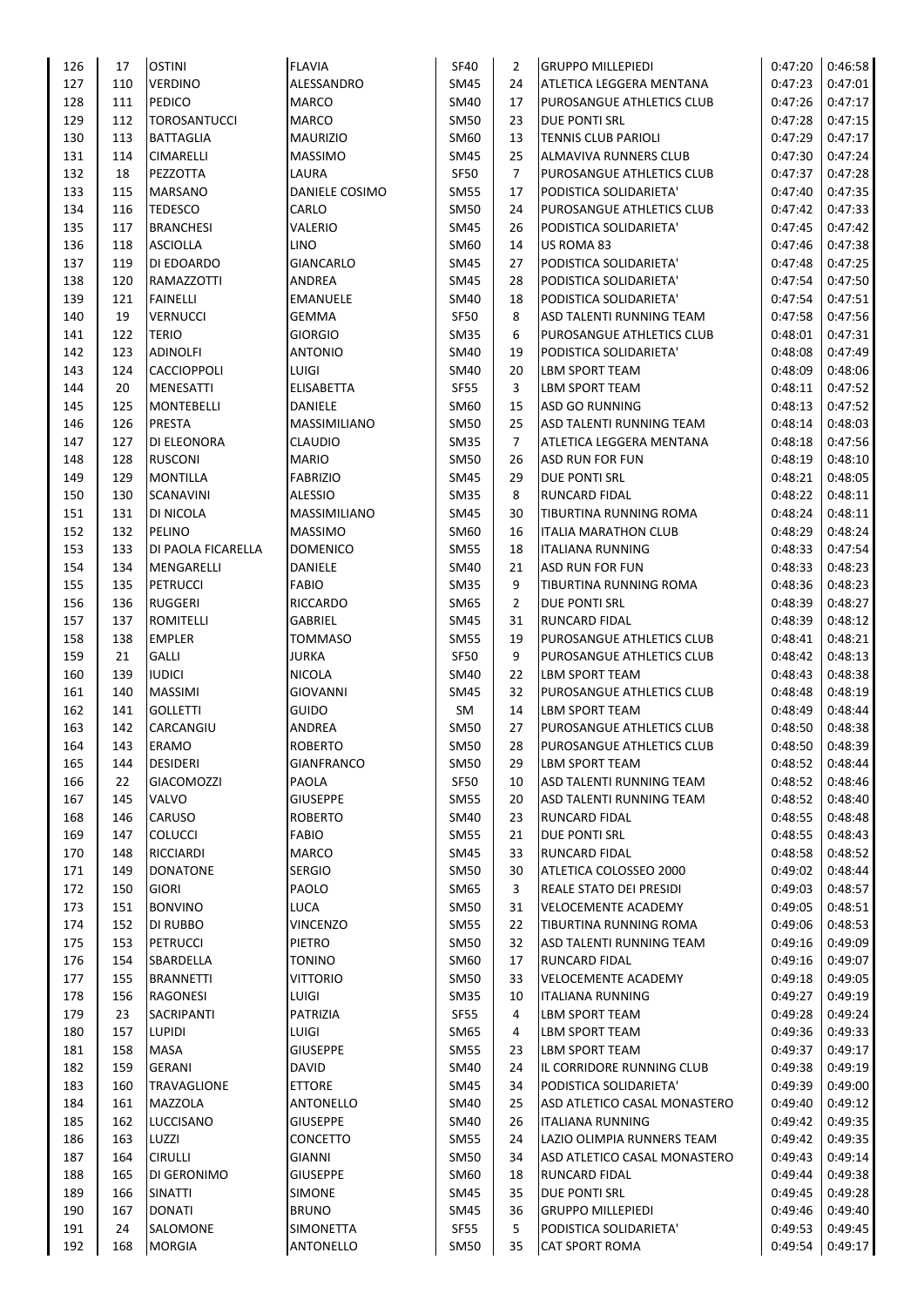| 193        | 169       | <b>DELLERBA</b>   | <b>MAURO</b>                 | SM50                | 36             | <b>PUROSANGUE ATHLETICS CLUB</b> | 0:49:55            | 0:49:44            |
|------------|-----------|-------------------|------------------------------|---------------------|----------------|----------------------------------|--------------------|--------------------|
| 194        | 25        | <b>DESIDERI</b>   | MARIA GRAZIA                 | <b>SF45</b>         | 5              | PUROSANGUE ATHLETICS CLUB        | 0:49:55            | 0:49:47            |
| 195        | 170       | <b>MONTEFORTE</b> | MASSIMILIANO                 | SM50                | 37             | PUROSANGUE ATHLETICS CLUB        | 0:49:56            | 0:49:48            |
| 196        | 171       | <b>NARDI</b>      | LONGINO                      | SM45                | 37             | RUNCARD FIDAL                    | 0:49:56            | 0:49:51            |
| 197        | 172       | PASSARELLI        | <b>TULLIO</b>                | SM60                | 19             | <b>PUROSANGUE ATHLETICS CLUB</b> | 0:49:57            | 0:49:46            |
| 198        | 173       | PIERANTONI        | <b>SIMONE</b>                | SM45                | 38             | AMATORI VILLA PAMPHILI           | 0:50:03            | 0:49:56            |
| 199        | 174       | <b>FUMIENTO</b>   | <b>DANILO</b>                | SM50                | 38             | <b>DUE PONTI SRL</b>             | 0:50:06            | 0:49:55            |
| 200        | 26        | <b>FIORE</b>      | <b>CLAUDIA</b>               | SF50                | 11             | ASD TALENTI RUNNING TEAM         | 0:50:11            | 0:50:05            |
| 201        | 27        | CUCCU             | <b>GIORGIA</b>               | <b>SF45</b>         | 6              | <b>GRUPPO MILLEPIEDI</b>         | 0:50:20            | 0:49:58            |
| 202        | 175       | <b>MARCHESE</b>   | <b>GIUSTINO</b>              | SM60                | 20             | <b>GSRUN</b>                     | 0:50:32            | 0:50:23            |
| 203        | 176       | DELL'UNTO         | PAOLO                        | SM45                | 39             | <b>DUE PONTI SRL</b>             | 0:50:32            | 0:50:20            |
| 204        | 177       | PIZZOLI           | CARLO ALBERTO                | SM60                | 21             | PUROSANGUE ATHLETICS CLUB        | 0:50:34            | 0:50:20            |
| 205        | 28        | <b>GESSINI</b>    | MICHAELA                     | <b>SF50</b>         | 12             | <b>ITALIA MARATHON CLUB</b>      | 0:50:42            | 0:50:25            |
| 206        | 178       | DE LEVA           | PAOLO                        | SM60                | 22             | PODISTICA SOLIDARIETA'           | 0:50:47            | 0:50:43            |
| 207        | 29        | <b>POMPONI</b>    | <b>FEDERICA</b>              | <b>SF45</b>         | 7              | LBM SPORT TEAM                   | 0:50:49            | 0:50:23            |
| 208        | 179       | INGHEMANN         | ALESSANDRO                   | SM50                | 39             | PODISTICA SOLIDARIETA'           | 0:50:52            | 0:50:20            |
| 209        | 180       | <b>BIZZARRI</b>   | <b>GIUSEPPE</b>              | SM60                | 23             | PUROSANGUE ATHLETICS CLUB        | 0:50:52            | 0:50:23            |
| 210        | 181       | <b>EUSTACCHI</b>  | PAOLO                        | <b>SM70</b>         | $\overline{2}$ | ASD LIBERATLETICA                | 0:50:55            | 0:50:49            |
| 211        | 182       | <b>ZAPPALA'</b>   | <b>ENRICO</b>                | SM60                | 24             | CALCATERRA SPORT ASD             | 0:50:56            | 0:50:41            |
| 212        | 183       | SOFI              | ALESSANDRO                   | SM45                | 40             | <b>CAT SPORT ROMA</b>            | 0:50:58            | 0:50:29            |
| 213        | 184       | <b>GRILLI</b>     | ANDREA                       | <b>SM35</b>         | 11             | RUNCARD FIDAL                    | 0:51:01            | 0:50:32            |
| 214        | 185       | SAVINA            | <b>FABIO</b>                 | SM60                | 25             | <b>CAT SPORT ROMA</b>            | 0:51:04            | 0:50:58            |
| 215        | 30        | DAVID             | ANGELINA SARMIENTO           | <b>SF40</b>         | 3              | <b>ITALIA MARATHON CLUB</b>      | 0:51:07            | 0:50:46            |
| 216        | 31        | <b>BALZANO</b>    | MARIA LAURA                  | SF55                | 6              | LBM SPORT TEAM                   | 0:51:07            | 0:50:41            |
| 217        | 186       | <b>DI BELLA</b>   | <b>GIANCARLO</b>             | SM50                | 40             | <b>RUNCARD FIDAL</b>             | 0:51:10            | 0:50:45            |
|            |           |                   |                              | SM40                |                |                                  |                    |                    |
| 218        | 187       | <b>ROCCHINI</b>   | <b>EMILIO</b>                |                     | 27             | <b>RUNCARD FIDAL</b>             | 0:51:16            | 0:50:49            |
| 219        | 188       | <b>AVINO</b>      | ANDREA                       | <b>SM50</b>         | 41             | <b>DUE PONTI SRL</b>             | 0:51:19            | 0:51:02            |
| 220        | 189       | D'ULISSE          | <b>CLAUDIO</b>               | <b>SM50</b>         | 42             | <b>SSD IPPOLIFE</b>              | 0:51:20            | 0:51:17            |
| 221        | 190       | HERNANDEZ         | JOSEPH JOSE                  | SM50                | 43             | ITALIA MARATHON CLUB             | 0:51:20            | 0:50:58            |
| 222        | 191       | <b>MANCINI</b>    | <b>VALTER</b>                | SM60                | 26             | <b>ITALIA MARATHON CLUB</b>      | 0:51:21            | 0:50:48            |
| 223        | 32        | <b>CICCHETTI</b>  | <b>GIORDANA</b>              | <b>SF45</b>         | 8              | LBM SPORT TEAM                   | 0:51:27            | 0:51:04            |
| 224        | 192       | <b>SCACCIA</b>    | <b>VINCENZO</b>              | SM40                | 28             | ASD ROMA ROAD RUNNERS CLUB       | 0:51:36            | 0:51:08            |
| 225        | 193       | URBANI            | RAUL                         | SM70                | 3              | LAZIO OLIMPIA RUNNERS TEAM       | 0:51:39            | 0:51:36            |
| 226        | 194       | MOREIRA RONQUILLO | <b>MARLON TRAJANO</b>        | SM45                | 41             | RUNCARD FIDAL                    | 0:51:41            | 0:51:31            |
| 227        | 195       | <b>MATTIELLI</b>  | <b>FULVIO</b>                | SM60                | 27             | US ROMA 83                       | 0:51:41            | 0:51:37            |
| 228        | 196       | <b>RODOLICO</b>   | <b>MASSIMO</b>               | <b>SM55</b>         | 25             | PODISTICA SOLIDARIETA'           | 0:51:51            | 0:51:49            |
| 229        | 197       | <b>DE CARLI</b>   | PAOLO                        | <b>SM50</b>         | 44             | <b>ITALIA MARATHON CLUB</b>      | 0:51:57            | 0:51:44            |
| 230        | 198       | <b>GALATI</b>     | <b>ANTONIO</b>               | <b>SM55</b>         | 26             | <b>CAT SPORT ROMA</b>            | 0:52:02            | 0:51:55            |
| 231        | 199       | <b>FALCIONI</b>   | <b>ROBERTO</b>               | <b>SM55</b>         | 27             | <b>CAT SPORT ROMA</b>            | 0:52:03            | 0:51:55            |
| 232        | 200       | DELL'OSPEDALE     | LUCA                         | SM40                | 29             | <b>LBM SPORT TEAM</b>            | 0:52:04            | 0:51:56            |
| 233        | 201       | <b>ANTONINI</b>   | RICCARDO                     | SM50                | 45             | IL CORRIDORE RUNNING CLUB        | 0:52:05            | 0:51:49            |
| 234        | 202       | ANGELUCCI         | <b>DOMENICO</b>              | SM65                | 5              | ASD ATLETICO CASAL MONASTERO     | 0:52:12            | 0:51:41            |
| 235        | 203       | GALASSO           | <b>CARLO FILIPPO</b>         | SM40                | 30             | PODISTICA SOLIDARIETA'           | 0:52:18            | 0:51:48            |
| 236        | 204       | MASSIMILIANI      | PIER FRANCESCO               | <b>SM55</b>         | 28             | PODISTICA SOLIDARIETA'           | 0:52:21            | 0:51:52            |
| 237        | 205       | NAPOLITANO        | LEONARDO                     | <b>SM35</b>         | 12             | <b>RUNNER TRAINER</b>            | 0:52:33            | 0:52:03            |
| 238        | 33        | DI SALVO          | <b>VERONICA</b>              | <b>SF40</b>         | 4              | IL CORRIDORE RUNNING CLUB        | 0:52:35            | 0:52:17            |
| 239        | 34        | <b>STACHOVIC</b>  | <b>EDYTA</b>                 | SF35                | 1              | <b>CAT SPORT ROMA</b>            | 0:52:36            | 0:52:19            |
| 240        | 206       | MELCHIONDA        | LUIGI                        | SM60                | 28             | DUE PONTI SRL                    | 0:52:38            | 0:52:24            |
| 241        | 207       | <b>CONSIGLI</b>   | <b>GABRIELE</b>              | SM60                | 29             | <b>RUNNER TRAINER</b>            | 0:52:44            | 0:52:14            |
| 242        | 208       | FREZZA            | ANDREA                       | <b>SM35</b>         | 13             | <b>DUE PONTI SRL</b>             | 0:52:48            | 0:52:34            |
| 243        | 209       | <b>FIASCHETTI</b> | ANDREA                       | SM50                | 46             | TIBURTINA RUNNING ROMA           | 0:52:50            | 0:52:18            |
| 244        | 210       | <b>FUSCO</b>      | LIBERATO                     | SM50                | 47             | PODISTICA SOLIDARIETA'           | 0:52:51            | 0:52:46            |
| 245        | 211       | MANZI             | DANIELE                      | SM45                | 42             | IL CORRIDORE RUNNING CLUB        | 0:52:53            | 0:52:41            |
| 246        | 35        | DI CAVIO          | <b>SIMONA</b>                | <b>SF40</b>         | 5              | <b>ITALIANA RUNNING</b>          | 0:52:56            | 0:52:36            |
| 247        | 212       | <b>DEDOLA</b>     | MARCO                        | SM60                | 30             | ASD TALENTI RUNNING TEAM         | 0:52:58            | 0:52:35            |
| 248        | 213       | <b>MUSTO</b>      | PAOLO                        | SM60                | 31             | ASD TALENTI RUNNING TEAM         | 0:52:59            | 0:52:48            |
| 249        | 214       | TABANELLI         | NICCOLO'                     | <b>SM55</b>         | 29             | PUROSANGUE ATHLETICS CLUB        | 0:53:05            | 0:52:36            |
|            |           |                   |                              |                     |                |                                  |                    |                    |
| 250<br>251 | 36<br>215 | FERRARA<br>CAROSI | ALESSANDRA<br><b>STEFANO</b> | <b>SF40</b><br>SM45 | 6<br>43        | LBM SPORT TEAM                   | 0:53:06<br>0:53:07 | 0:52:41<br>0:52:48 |
|            |           |                   |                              |                     |                | ASD SFT ACADEMY                  |                    |                    |
| 252        | 216       | PIZZUTI           | <b>FRANCESCO</b>             | SM50                | 48             | ASD SFT ACADEMY                  | 0:53:07            | 0:52:48            |
| 253        | 217       | <b>PRINCIPE</b>   | <b>GIUSEPPE</b>              | SM45                | 44             | <b>CAT SPORT ROMA</b>            | 0:53:11            | 0:52:38            |
| 254        | 37        | <b>BUCCARINI</b>  | CLAUDIA                      | SF35                | 2              | <b>ITALIANA RUNNING</b>          | 0:53:12            | 0:52:35            |
| 255        | 38        | ZABRAUTANU        | MIHAELA VICTORIA             | <b>SF35</b>         | 3              | ASD TALENTI RUNNING TEAM         | 0:53:19            | 0:53:08            |
| 256        | 39        | MASTROLUCA        | ALESSANDRA                   | <b>SF55</b>         | 7              | PUROSANGUE ATHLETICS CLUB        | 0:53:22            | 0:53:01            |
| 257        | 218       | <b>COIRO</b>      | <b>OSCAR</b>                 | SM65                | 6              | <b>ITALIANA RUNNING</b>          | 0:53:24            | 0:53:17            |
| 258        | 219       | <b>LEONETTI</b>   | <b>MARCO</b>                 | SM45                | 45             | <b>RUNCARD FIDAL</b>             | 0:53:30            | 0:52:58            |
| 259        | 220       | LIVERANI          | LUCA                         | <b>SM55</b>         | 30             | ASD GREEN HILL                   | 0:53:33            | 0:53:17            |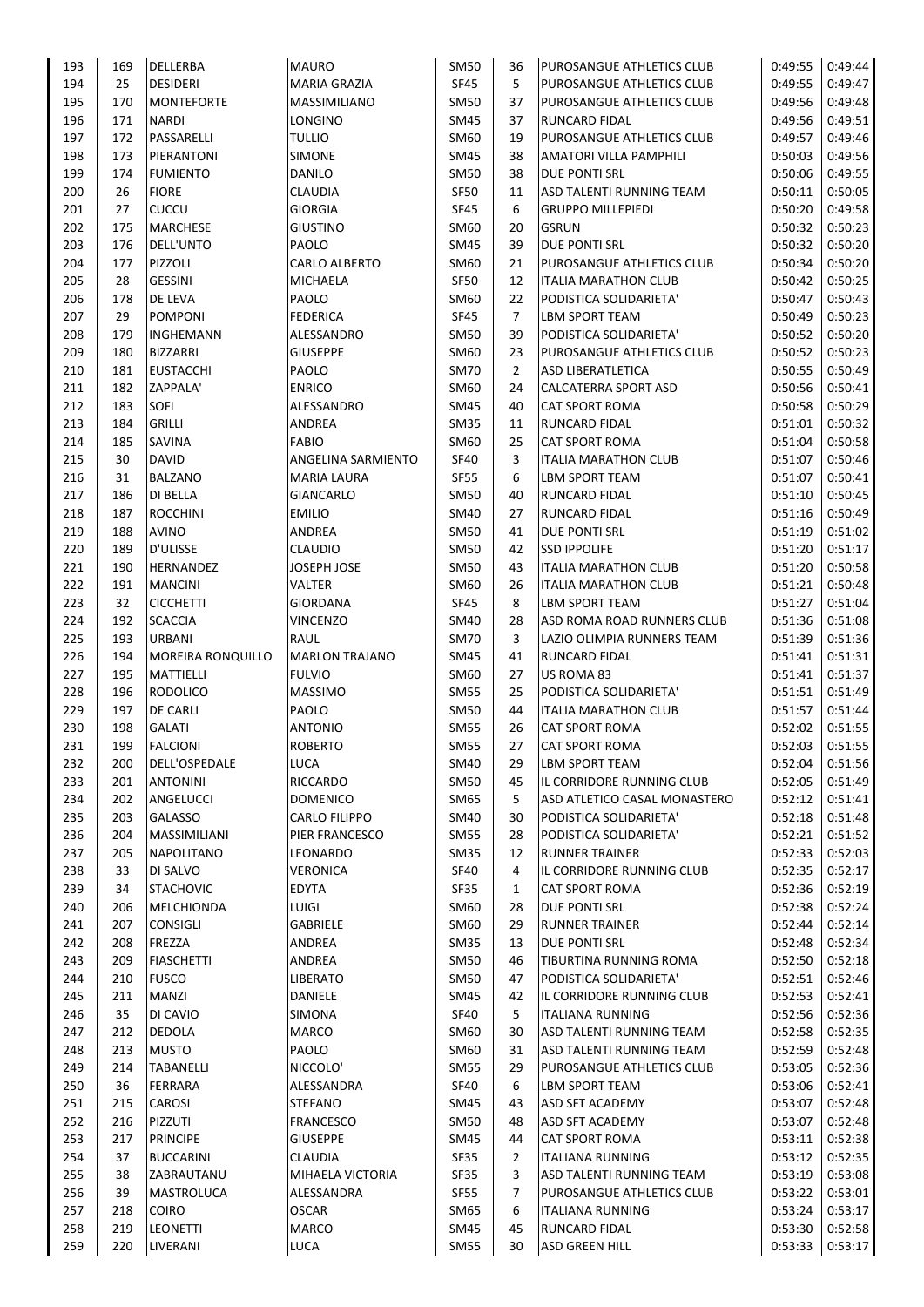| 260 | 40  | <b>SERRA</b>       | <b>FRANCESCA</b>     | <b>SF35</b> | 4              | <b>RUNCARD FIDAL</b>          | 0:53:35 | 0:53:24 |
|-----|-----|--------------------|----------------------|-------------|----------------|-------------------------------|---------|---------|
| 261 | 221 | <b>GIOVANNINI</b>  | <b>DOMENICO</b>      | SM60        | 32             | <b>CORSA DEI SANTI</b>        | 0:53:37 | 0:53:22 |
| 262 | 222 | <b>GENTILE</b>     | <b>STEFANO</b>       | SM55        | 31             | <b>CAT SPORT ROMA</b>         | 0:53:38 | 0:53:27 |
| 263 | 223 | <b>BATTISTELLI</b> | LIVIANO              | <b>SM75</b> | $\mathbf{1}$   | <b>CORSA DEI SANTI</b>        | 0:53:38 | 0:53:25 |
| 264 | 224 | <b>FRATTESI</b>    | PAOLO                | SM55        | 32             | <b>ITALIANA RUNNING</b>       | 0:53:39 | 0:53:02 |
| 265 | 225 | <b>VERANI</b>      | <b>DAVID</b>         | SM40        | 31             | PUROSANGUE ATHLETICS CLUB     | 0:53:45 | 0:53:17 |
| 266 | 226 | <b>DAMIANI</b>     | ANDREA               | SM55        | 33             | PUROSANGUE ATHLETICS CLUB     | 0:53:50 | 0:53:38 |
| 267 | 41  | KOLA               | MANUSHAQE            | SF35        | 5              | <b>CAT SPORT ROMA</b>         | 0:53:53 | 0:53:37 |
| 268 | 227 | MANELLI            | <b>ALBERTO</b>       | SM60        | 33             | PODISTICA SOLIDARIETA'        | 0:53:54 | 0:52:49 |
| 269 | 228 | D'ADDIO            | ALESSANDRO           | SM40        | 32             | ASD TALENTI RUNNING TEAM      | 0:53:57 | 0:53:26 |
| 270 | 229 | <b>TOLOTTI</b>     | ALESSANDRO           | SM45        | 46             | <b>RUNNER TRAINER</b>         | 0:54:05 | 0:53:44 |
| 271 | 230 | ANGELONI           | <b>ANTONIO</b>       | SM45        | 47             | ALMAVIVA RUNNERS CLUB         | 0:54:13 | 0:54:07 |
| 272 | 42  | MANDOLA            | ANNA                 | <b>SF40</b> | 7              | ASD TALENTI RUNNING TEAM      | 0:54:17 | 0:53:54 |
| 273 | 231 | <b>CARNEVALI</b>   | SILVIO               | SM45        | 48             | ASD PIANO MA ARRIVIAMO        | 0:54:24 | 0:54:15 |
| 274 | 232 | RAFFAELLI          | <b>MARCO</b>         | SM50        | 49             | PUROSANGUE ATHLETICS CLUB     | 0:54:28 | 0:53:59 |
| 275 | 43  | LAMONICA           | <b>BEATRICE</b>      | <b>SF45</b> | 9              | PUROSANGUE ATHLETICS CLUB     | 0:54:28 | 0:54:19 |
| 276 | 233 | PAGLIONE           |                      |             |                |                               |         |         |
|     |     |                    | <b>MAURIZIO</b>      | <b>SM70</b> | 4              | DUE PONTI SRL                 | 0:54:35 | 0:54:20 |
| 277 | 44  | <b>BOZZI</b>       | ALESSIA              | <b>SF50</b> | 13             | <b>ASD CIRCOLO TENNIS EUR</b> | 0:54:36 | 0:54:14 |
| 278 | 45  | <b>CONFIADO</b>    | <b>ELEONOR BUGAY</b> | <b>SF45</b> | 10             | <b>ITALIA MARATHON CLUB</b>   | 0:54:37 | 0:54:15 |
| 279 | 234 | <b>GERIA</b>       | <b>MASSIMO</b>       | SM50        | 50             | <b>LBM SPORT TEAM</b>         | 0:54:43 | 0:54:17 |
| 280 | 46  | <b>IMPARATO</b>    | LAURA                | <b>SF40</b> | 8              | ASD RUN FOR FUN               | 0:54:46 | 0:54:24 |
| 281 | 47  | <b>ZERVOS</b>      | <b>THIKIMTHU</b>     | <b>SF55</b> | 8              | <b>FORHANS TEAM</b>           | 0:54:46 | 0:54:25 |
| 282 | 235 | <b>MANCINI</b>     | <b>VINCENZO</b>      | SM65        | 7              | US ROMA 83                    | 0:54:47 | 0:54:14 |
| 283 | 48  | <b>DESIDERI</b>    | <b>TIZIANA</b>       | <b>SF45</b> | 11             | CALCATERRA SPORT ASD          | 0:54:48 | 0:54:33 |
| 284 | 236 | <b>ANASTASIO</b>   | <b>MAURIZIO</b>      | SM40        | 33             | ASD ATLETICO CASAL MONASTERO  | 0:54:53 | 0:54:22 |
| 285 | 49  | COCHON             | <b>ALONA</b>         | <b>SF50</b> | 14             | <b>ITALIA MARATHON CLUB</b>   | 0:54:56 | 0:54:32 |
| 286 | 237 | <b>MATTIACCI</b>   | <b>FABRIZIO</b>      | SM60        | 34             | <b>ITALIA MARATHON CLUB</b>   | 0:54:56 | 0:54:25 |
| 287 | 50  | <b>BISANTE</b>     | <b>CHIARA</b>        | <b>SF35</b> | 6              | ASD ATLETICO CASAL MONASTERO  | 0:54:59 | 0:54:29 |
| 288 | 238 | SANTARELLI         | <b>GERARDO</b>       | <b>SM55</b> | 34             | PODISTICA SOLIDARIETA'        | 0:55:04 | 0:54:56 |
| 289 | 51  | D'ALESSIO          | ALESSANDRA           | <b>SF45</b> | 12             | PODISTICA SOLIDARIETA'        | 0:55:04 | 0:54:39 |
| 290 | 52  | <b>CUDICIO</b>     | ELEONORA             | SF          | 4              | <b>AS LUISS</b>               | 0:55:06 | 0:54:32 |
| 291 | 239 | LIVIO              | <b>DAVIDE</b>        | SM55        | 35             | <b>RUNCARD FIDAL</b>          | 0:55:29 | 0:55:08 |
| 292 | 240 | <b>IZZO</b>        | <b>ATTILIO</b>       | SM50        | 51             | <b>CAT SPORT ROMA</b>         | 0:55:32 | 0:55:28 |
| 293 | 53  | <b>REALI</b>       | <b>ILARIA</b>        | <b>SF50</b> | 15             | ASD PIANO MA ARRIVIAMO        | 0:55:32 | 0:55:11 |
| 294 | 241 | <b>ORLANDO</b>     | ALESSANDRO           | SM60        | 35             | TIBURTINA RUNNING ROMA        | 0:55:35 | 0:55:22 |
| 295 | 54  | <b>MANNESCHI</b>   | NICOLETTA            | <b>SF50</b> | 16             | TIBURTINA RUNNING ROMA        | 0:55:36 | 0:55:16 |
| 296 | 242 | <b>MUZI</b>        | <b>FABRIZIO</b>      | <b>SM55</b> | 36             | ASD CIRCOLO TENNIS EUR        | 0:55:36 | 0:55:14 |
| 297 | 243 | <b>ALBA</b>        | GIANLUCA             | SM50        | 52             | PODISTICA SOLIDARIETA'        | 0:55:37 | 0:55:14 |
| 298 | 55  | <b>EMPLER</b>      | <b>MARTINA</b>       | <b>SF45</b> | 13             | PUROSANGUE ATHLETICS CLUB     | 0:55:43 | 0:55:22 |
| 299 | 244 | LAURO              | SALVATORE            | SM60        |                | DUE PONTI SRL                 | 0:55:43 | 0:55:41 |
|     |     |                    |                      |             | 36             |                               |         |         |
| 300 | 245 | <b>JORI</b>        | LORENZO              | SM          | 15             | PROGETTO FILIPPIDE ROMA       | 0:55:53 | 0:55:43 |
| 301 | 246 | <b>MOGLIANI</b>    | <b>GIANLUCA</b>      | SM          | 16             | PROGETTO FILIPPIDE ROMA       | 0:55:53 | 0:55:43 |
| 302 | 56  | SASSO              | <b>MARIA TERESA</b>  | <b>SF50</b> | 17             | PODISTICA SOLIDARIETA'        | 0:55:56 | 0:55:33 |
| 303 | 247 | <b>MARCOCCIA</b>   | <b>MANUEL</b>        | SM          | 17             | RUNCARD FIDAL                 | 0:55:57 | 0:55:57 |
| 304 | 248 | WRETSCHKO          | <b>SERGIO</b>        | SM60        | 37             | <b>RUNCARD FIDAL</b>          | 0:55:57 | 0:55:57 |
| 305 | 57  | WRETSCHKO          | ELEONORA             | SF          | 5              | <b>RUNCARD FIDAL</b>          | 0:55:57 | 0:55:57 |
| 306 | 249 | <b>ASCIOLLA</b>    | <b>DAMIANO</b>       | SM          | 18             | ASD GS VV F F. SORGINI        | 0:55:59 | 0:55:35 |
| 307 | 250 | PALLESCHI TERZOLI  | VALERIO              | <b>SM35</b> | 14             | IL CORRIDORE RUNNING CLUB     | 0:56:04 | 0:55:45 |
| 308 | 251 | <b>LIONETTO</b>    | FRANCESCO            | SM          | 19             | AS LUISS                      | 0:56:08 | 0:56:08 |
| 309 | 252 | PERCOCO            | <b>GIUSEPPE</b>      | SM          | 20             | ASD DISABILI ROMA 2000 ONLUS  | 0:56:08 | 0:56:08 |
| 310 | 253 | COTONE             | <b>MARIO</b>         | SM45        | 49             | <b>CAT SPORT ROMA</b>         | 0:56:15 | 0:55:50 |
| 311 | 58  | RAMOZZI            | <b>CLELIA</b>        | SF          | 6              | ASD TALENTI RUNNING TEAM      | 0:56:21 | 0:55:58 |
| 312 | 59  | <b>SPURI</b>       | <b>OMBRETTA</b>      | <b>SF55</b> | 9              | PODISTICA SOLIDARIETA'        | 0:56:23 | 0:56:13 |
| 313 | 254 | <b>PRESTOPINO</b>  | <b>ALFREDO</b>       | SM70        | 5              | <b>ITALIA MARATHON CLUB</b>   | 0:56:25 | 0:56:07 |
| 314 | 60  | AGNUSDEI           | ANTONELLA            | <b>SF55</b> | 10             | PUROSANGUE ATHLETICS CLUB     | 0:56:30 | 0:56:19 |
| 315 | 255 | <b>FANFONI</b>     | <b>MASSIMO</b>       | SM40        | 34             | RUNCARD FIDAL                 | 0:56:31 | 0:56:08 |
| 316 | 61  | GIRLANDO           | RITA                 | <b>SF60</b> | $\mathbf{1}$   | DUE PONTI SRL                 | 0:56:33 | 0:56:27 |
| 317 | 62  | DI BENEDETTO       | MARILENA             | SF60        | $\overline{2}$ | PUROSANGUE ATHLETICS CLUB     | 0:56:40 | 0:56:18 |
| 318 | 256 | PIERGROSSI         | <b>MARIO</b>         | SM60        | 38             | <b>ITALIANA RUNNING</b>       | 0:56:43 | 0:56:05 |
| 319 | 257 | <b>TROIANI</b>     | <b>DAVIDE</b>        | SM40        | 35             | RUNCARD FIDAL                 | 0:56:46 | 0:56:35 |
| 320 | 63  | <b>FADLON</b>      | SALLY                | SF35        | 7              | TIBURTINA RUNNING ROMA        | 0:56:51 | 0:56:31 |
| 321 | 258 | LOCONSOLO          | <b>ROLANDO</b>       | <b>SM75</b> | $\overline{2}$ | US ROMA 83                    | 0:57:07 | 0:56:48 |
| 322 | 64  | <b>GRILLI</b>      | <b>GIORGIA</b>       | SF          | 7              | <b>RUNCARD FIDAL</b>          | 0:57:11 | 0:56:57 |
| 323 | 65  | <b>TOMASSACCI</b>  | ALESSIA              | <b>SF45</b> | 14             | <b>CAT SPORT ROMA</b>         | 0:57:12 | 0:56:56 |
| 324 | 66  | <b>MAURO</b>       | <b>ROMINA</b>        | <b>SF40</b> | 9              | ASD ROMA ROAD RUNNERS CLUB    | 0:57:26 | 0:56:58 |
| 325 | 67  | PLEBANI            | PAOLA                | <b>SF40</b> | 10             | LAZIO OLIMPIA RUNNERS TEAM    | 0:57:29 | 0:57:22 |
| 326 | 68  | <b>DORIGO</b>      | ILVA                 | <b>SF60</b> | 3              | <b>ITALIANA RUNNING</b>       | 0:57:31 | 0:57:21 |
|     |     |                    |                      |             |                |                               |         |         |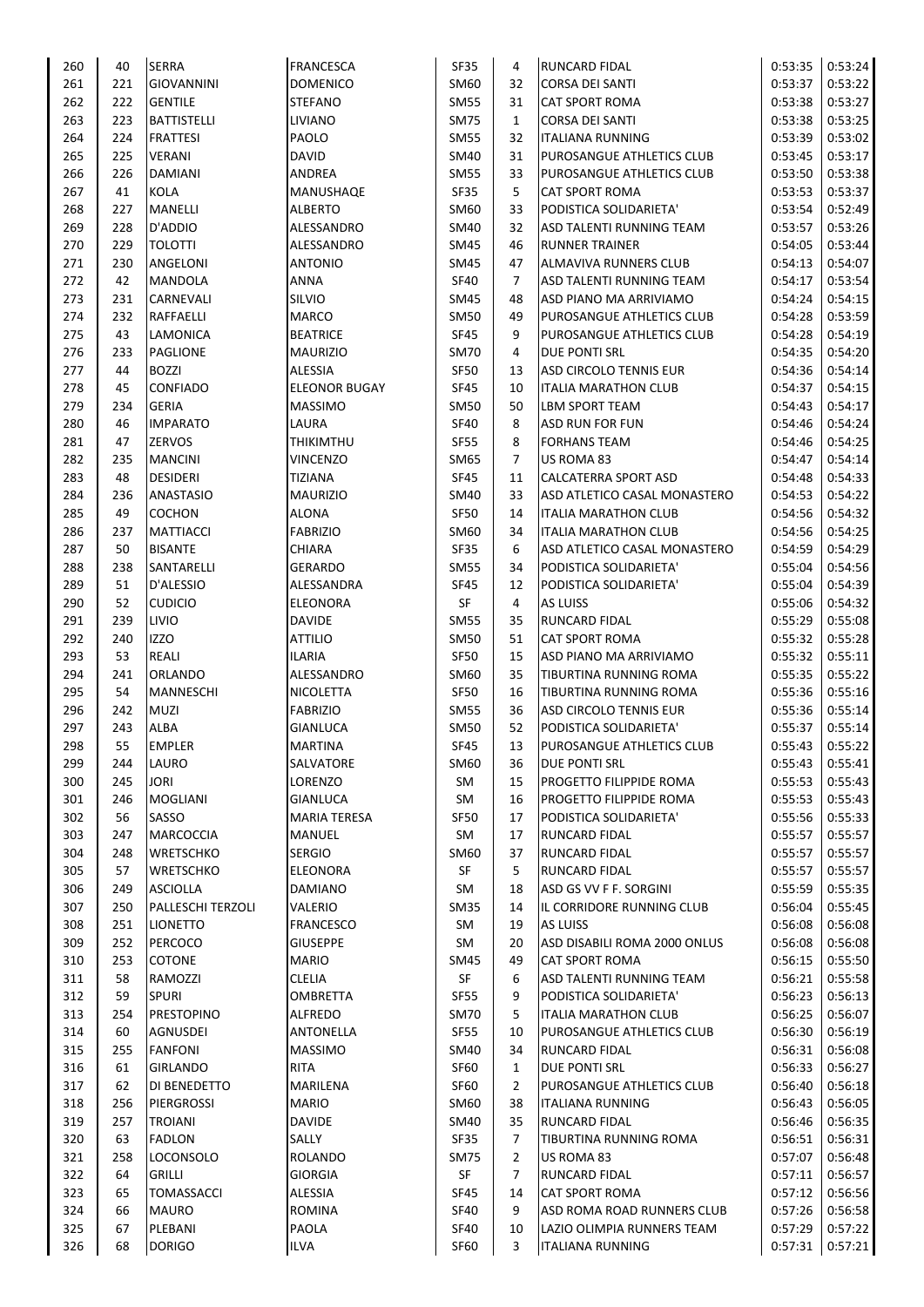| 327 | 69  | <b>MULLO</b>               | <b>MONICA</b>           | <b>SF50</b> | 18             | <b>ITALIA MARATHON CLUB</b>   | 0:57:32 | 0:57:01 |
|-----|-----|----------------------------|-------------------------|-------------|----------------|-------------------------------|---------|---------|
| 328 | 259 | SARANGO                    | <b>HECTOR</b>           | <b>SM70</b> | 6              | <b>CAT SPORT ROMA</b>         | 0:58:04 | 0:57:49 |
| 329 | 260 | <b>MELONI</b>              | LUCIANO                 | <b>SM55</b> | 37             | <b>ITALIANA RUNNING</b>       | 0:58:05 | 0:58:03 |
| 330 | 70  | PELLEGRINI                 | <b>MARINA</b>           | <b>SF55</b> | 11             | <b>ITALIA MARATHON CLUB</b>   | 0:58:12 | 0:57:53 |
| 331 | 71  | <b>FABIANO</b>             | SANTA                   | <b>SF45</b> | 15             | <b>RUNCARD FIDAL</b>          | 0:58:19 | 0:58:02 |
| 332 | 72  | <b>FABBRI</b>              | KATIA                   | <b>SF45</b> | 16             | ASD TALENTI RUNNING TEAM      | 0:58:27 | 0:58:17 |
| 333 | 73  | RINALDI                    | TIZIANA                 | <b>SF50</b> | 19             | IL CORRIDORE RUNNING CLUB     | 0:58:27 | 0:58:09 |
| 334 | 74  | MASTROMARINO               | PIERA                   | <b>SF35</b> | 8              | <b>ITALIA MARATHON CLUB</b>   | 0:58:33 | 0:58:01 |
| 335 | 75  | CARDARELLI                 | VALERIA                 | SF35        | 9              | <b>ATLETICA PEGASO</b>        | 0:58:35 | 0:58:10 |
| 336 | 261 | <b>MODESTI</b>             | GIANLUCA                | <b>SM55</b> | 38             | US ROMA 83                    | 0:58:40 | 0:58:14 |
| 337 | 262 | <b>LUCIANI</b>             | ANDREA                  | SM          | 21             | ASD TALENTI RUNNING TEAM      | 0:58:47 | 0:58:22 |
| 338 | 76  | <b>AQUILANTE</b>           | <b>GIUSEPPINA</b>       | <b>SF55</b> | 12             | US ROMA 83                    | 0:58:47 | 0:58:22 |
| 339 | 263 | MARSIGLIA                  | CLAUDIO                 | SM60        | 39             | <b>CAT SPORT ROMA</b>         | 0:58:54 | 0:58:37 |
| 340 | 264 | <b>FACHIN</b>              | ORLANDO                 | SM65        | 8              | ITALIANA RUNNING              | 0:59:02 | 0:58:52 |
| 341 | 265 | RAUCO                      | LORENZO                 | SM60        | 40             | ASS ATLETICA LIBERTAS ORVIETO | 0:59:04 | 0:58:26 |
| 342 | 266 | <b>CARPINO</b>             | GIANCARLO               | <b>SM55</b> | 39             | <b>CAT SPORT ROMA</b>         | 0:59:10 | 0:58:44 |
| 343 | 267 | <b>DE CAROLIS</b>          | BERNARDINO              | SM60        | 41             | <b>RUNCARD FIDAL</b>          | 0:59:10 | 0:58:35 |
| 344 | 268 | DI CICCO                   | RAFFAELE                | SM60        | 42             | <b>ITALIANA RUNNING</b>       | 0:59:14 | 0:58:53 |
| 345 | 77  | <b>SANTORI</b>             | SILVIA                  | <b>SF50</b> | 20             | <b>ITALIANA RUNNING</b>       | 0:59:14 | 0:58:53 |
| 346 | 78  | <b>ATTASI</b>              | PIERA                   | <b>SF50</b> | 21             | ASD CIRCOLO TENNIS EUR        | 0:59:36 | 0:59:12 |
| 347 | 79  | <b>FELICI</b>              | RAFFAELLA               | <b>SF45</b> | 17             | ASD TALENTI RUNNING TEAM      | 0:59:46 | 0:59:21 |
| 348 | 80  | <b>TAPPI</b>               | ELISABETTA              | <b>SF50</b> | 22             | ASD GO RUNNING                | 0:59:51 | 0:59:26 |
| 349 | 81  | DI POLITO                  | <b>ALESSIA</b>          | <b>SF40</b> | 11             | ASD TALENTI RUNNING TEAM      | 1:00:09 | 0:59:45 |
| 350 | 269 | <b>GATTI</b>               | <b>ETTORE</b>           | <b>SM70</b> | $\overline{7}$ | US ROMA 83                    | 1:00:12 | 0:59:54 |
| 351 | 82  | <b>BLASI</b>               | IDA                     | <b>SF50</b> | 23             | US ROMA 83                    | 1:00:15 | 0:59:48 |
| 352 | 83  | <b>CIANCIO</b>             | <b>GEROLAMA MARIA</b>   | SF45        | 18             | <b>LBM SPORT TEAM</b>         | 1:00:20 | 0:59:52 |
| 353 | 84  | <b>FINOCCHIARO</b>         | ORNELLA                 | <b>SF55</b> | 13             | LEPROTTI VILLA ADA            | 1:00:31 | 1:00:15 |
| 354 | 85  | <b>MORELLI</b>             | <b>ISABELLA</b>         | <b>SF55</b> | 14             | <b>ASD GO RUNNING</b>         | 1:00:48 | 1:00:23 |
| 355 | 86  | <b>BONEJAR</b>             | WIAME                   | SF          | 8              | AS LUISS                      | 1:00:53 | 1:00:18 |
| 356 | 270 | <b>RONCONE</b>             | SABASTIANO              | SM60        | 43             | <b>ITALIA MARATHON CLUB</b>   | 1:00:53 | 1:00:21 |
| 357 | 271 | <b>TAGLIAFERRI</b>         | <b>MARCO</b>            | <b>SM40</b> | 36             | IL CORRIDORE RUNNING CLUB     | 1:01:11 | 1:00:51 |
| 358 | 87  | SERMONETA                  | ALESSANDRA              | <b>SF60</b> | 4              | ASD VEGAN POWER TEAM          | 1:01:14 | 1:00:47 |
| 359 | 272 | <b>STIGI</b>               | ANDREA                  | SM45        | 50             | CALCATERRA SPORT ASD          | 1:01:14 | 1:00:45 |
| 360 | 88  | <b>GIARRATANA</b>          | ANGELA                  | <b>SF45</b> | 19             | <b>ITALIANA RUNNING</b>       | 1:01:43 | 1:01:24 |
| 361 | 89  | <b>TONIARINI</b>           | D'ORAZI                 | <b>SF55</b> | 15             | PODISTICA SOLIDARIETA'        | 1:01:59 | 1:01:29 |
| 362 | 90  | <b>PENNA</b>               | MARINA                  | <b>SF50</b> | 24             | ASD TALENTI RUNNING TEAM      | 1:02:03 | 1:01:39 |
| 363 | 91  | <b>ZLATKOVIC</b>           | SUZANA                  | <b>SF50</b> | 25             | ATLETICA ROMA ACQUACETOSA     | 1:02:10 | 1:01:44 |
| 364 | 273 | <b>BESTIACO</b>            | <b>MARINO</b>           | SM65        | 9              | <b>FORHANS TEAM</b>           | 1:02:19 | 1:01:47 |
| 365 | 274 | <b>BOLOGNA</b>             | MASSIMILIANO            | <b>SM55</b> | 40             | <b>ITALIA MARATHON CLUB</b>   | 1:02:23 | 1:02:06 |
| 366 | 275 | <b>STRAINI</b>             | <b>FABRIZIO</b>         | SM65        | 10             | US ROMA 83                    | 1:02:34 | 1:02:04 |
| 367 | 92  | <b>BOLDRINI</b>            | ALESSANDRA              | SF60        | 5              | PUROSANGUE ATHLETICS CLUB     | 1:02:38 | 1:02:17 |
| 368 | 93  | LAZZAROTTI                 | <b>ROBERTA</b>          | <b>SF55</b> | 16             | ASD TALENTI RUNNING TEAM      | 1:02:41 | 1:02:17 |
| 369 | 276 | <b>DE NUNTIS</b>           | CARLO                   | SM65        | 11             | US ROMA 83                    | 1:02:48 | 1:02:21 |
| 370 | 94  | <b>RICCI</b>               | <b>ELEONORA</b>         | <b>SF40</b> | 12             | <b>RUNCARD FIDAL</b>          | 1:02:56 | 1:02:36 |
| 371 | 277 | STO DOMINGO                | <b>VALENTIN REVOLOS</b> | <b>SM55</b> | 41             | <b>ITALIA MARATHON CLUB</b>   | 1:03:09 | 1:02:44 |
| 372 | 95  | SALVATI                    | ANNAMARIA               | <b>SF45</b> | 20             | <b>RUNCARD FIDAL</b>          | 1:03:13 | 1:02:52 |
| 373 | 96  | <b>IPPOLITI</b>            | SIMONETTA               | <b>SF50</b> | 26             | <b>LBM SPORT TEAM</b>         | 1:03:14 | 1:02:56 |
| 374 | 278 | <b>BERNARDINI</b>          | <b>MAURIZIO</b>         | SM65        | 12             | DUE PONTI SRL                 | 1:03:33 | 1:03:18 |
| 375 | 97  | <b>GAVILLANES</b>          | ARACELLY                | <b>SF40</b> | 13             | <b>CAT SPORT ROMA</b>         | 1:03:37 | 1:03:03 |
| 376 | 279 | DI GIAMMARTINO             | <b>RENATO</b>           | <b>SM55</b> | 42             | CAT SPORT ROMA                | 1:03:37 | 1:03:02 |
| 377 | 280 | <b>MANZO</b>               | <b>MICHELE</b>          | SM65        | 13             | <b>ITALIA MARATHON CLUB</b>   | 1:03:40 | 1:03:12 |
| 378 | 281 | <b>RAFFAELLI</b>           | ANDREA                  | <b>SM50</b> | 53             | PODISTICA SOLIDARIETA'        | 1:04:27 | 1:04:02 |
| 379 | 98  | <b>ROCCHI</b>              | <b>GIORGIA</b>          | SF35        | 10             | <b>LBM SPORT TEAM</b>         | 1:04:38 | 1:04:12 |
| 380 | 282 | <b>BROCANELLI</b>          | <b>FRANCESCO</b>        | <b>SM40</b> | 37             | <b>LBM SPORT TEAM</b>         | 1:04:38 | 1:04:12 |
| 381 | 99  | <b>MARINO</b>              | VALERIA                 | SF35        | 11             | ASD TALENTI RUNNING TEAM      | 1:04:43 | 1:04:12 |
| 382 | 100 | <b>TESTI</b>               | CHIARA                  | SF          | 9              | LBM SPORT TEAM                | 1:04:47 | 1:04:16 |
| 383 | 101 | <b>CICCACCI</b>            | <b>MONICA</b>           | <b>SF35</b> | 12             | <b>LBM SPORT TEAM</b>         | 1:04:47 | 1:04:15 |
| 384 | 102 | <b>PETRUCCI</b>            | LAURA                   | <b>SF55</b> | 17             | RUNCARD FIDAL                 | 1:05:32 | 1:05:00 |
| 385 | 103 | <b>ANTONINI</b>            | SIMONETTA               | <b>SF60</b> | 6              | PUROSANGUE ATHLETICS CLUB     | 1:05:35 | 1:05:14 |
| 386 | 104 | <b>FAGIOLI</b>             | CARLA                   | SF65        | $\mathbf{1}$   | US ROMA 83                    | 1:05:49 | 1:05:22 |
| 387 | 105 | <b>TERRAMEO</b>            | SANDRA                  | SF45        | 21             | ASD TALENTI RUNNING TEAM      | 1:06:01 | 1:05:37 |
| 388 | 283 |                            | <b>MARIO</b>            | <b>SM70</b> | 8              |                               | 1:06:01 |         |
| 389 | 284 | <b>BATTISTA</b><br>DE VITO | LUCA                    | <b>SM50</b> | 54             | US ROMA 83<br>CAT SPORT ROMA  | 1:06:22 | 1:05:34 |
|     |     |                            |                         |             |                |                               |         | 1:05:55 |
| 390 | 285 | <b>MARUCCI</b>             | <b>CLAUDIO</b>          | SM60        | 44             | CAT SPORT ROMA                | 1:07:09 | 1:06:33 |
| 391 | 286 | <b>NIGRO</b>               | <b>MARIO</b>            | SM45        | 51             | CAT SPORT ROMA                | 1:07:41 | 1:07:06 |
| 392 | 287 | <b>BITOCCHI</b>            | <b>MASSIMO</b>          | <b>SM70</b> | 9              | US ROMA 83                    | 1:08:51 | 1:08:23 |
| 393 | 106 | <b>FAGIOLI</b>             | SILVIA                  | SF55        | 18             | US ROMA 83                    | 1:08:57 | 1:08:31 |